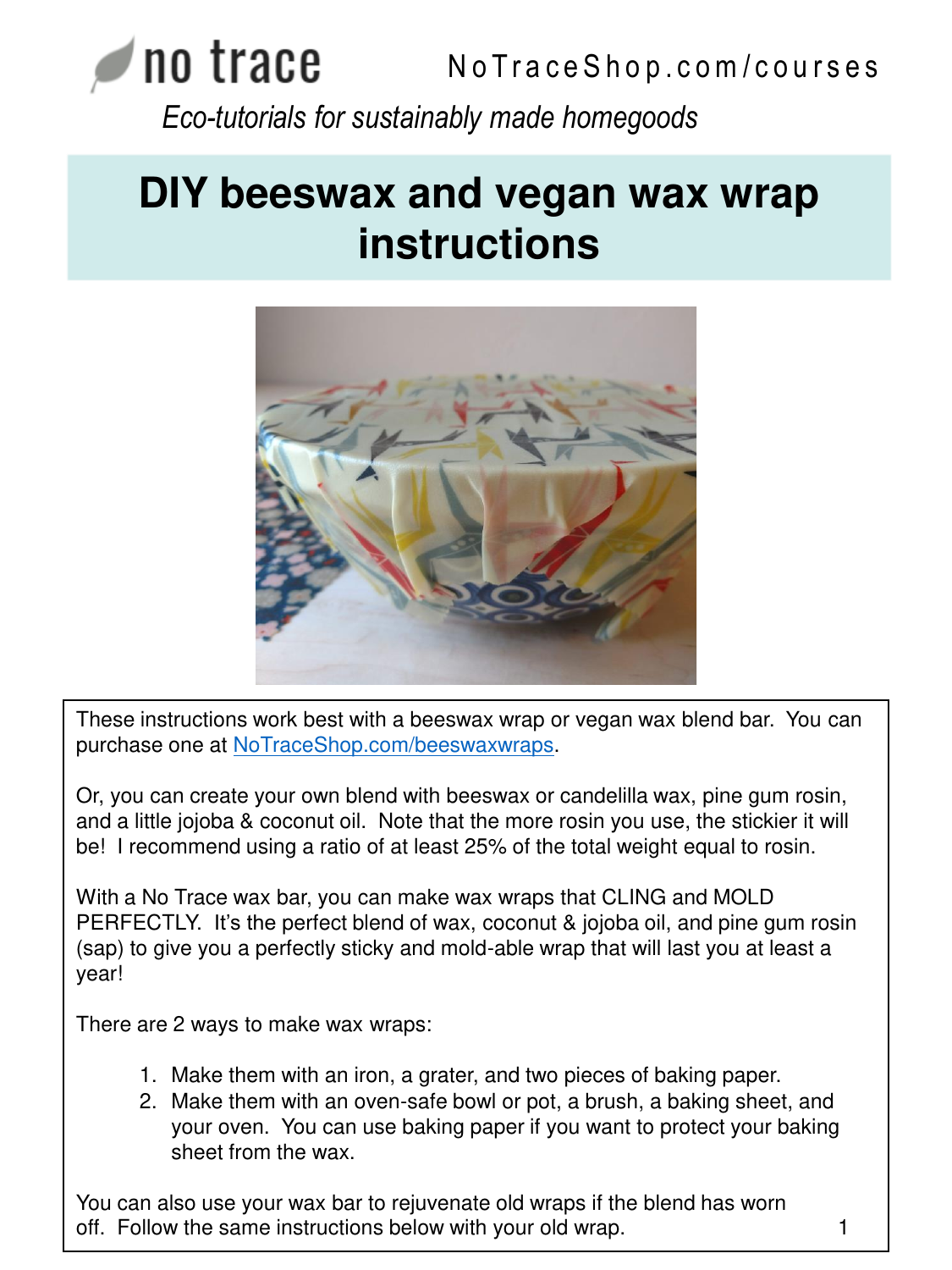Try getting any extra tools you need (grater, pot/bowl, baking sheet) from a thrift store to be more green and save on cost. Once you start using these tools for wax wraps, they're pretty difficult to clean. You'll probably want to designate these tools for making wax wraps only.

At No Trace, we make wraps the second way (pot and oven). It's more efficient if you're making a lot, but it requires a few more tools (brush, pot/bowl, baking sheet). If you think you'll want to make a lot of these, you might want to do it with your oven. But both ways work great!

Wear an apron or older clothes in case you get wax on yourself. If you work slowly and carefully, you're less likely to have small splatters of wax. You may want a little ventilation in your space, although if the temperatures are right, you won't have many fumes or odors. There's a chance that bees will be attracted to the smell of the wax and pine sap, so you may want a screen in place if you have an open window or door.

## **SAFETY FIRST!**

A note about SAFETY! **Wax is flammable** so you NEVER want to expose it directly to flame and you NEVER want to heat it above about 215 degrees Fahrenheit.

#### **Gather your supplies**

Here's what you'll need:

- 1. Fabric cut to the wax wrap size. Organic cotton is great, or any lightweight quilting cotton. You don't want to use heavy material like canvas or denim. You also don't want to use any knit or stretchy fabric.
- 2. A wax bar OR your own blend of beeswax, rosin, coconut & jojoba oil.
- 3. A piece of twine or a laundry rack to han and dry your wrap on.

Plus, if you do the ironing method:

1. An iron.

2. Baking paper.

3. A grater.

## **Or,**

If you do the oven method:

1. An oven-safe bowl or pot.

- 2. A brush.
- 3. A baking sheet.

4. Optional: baking paper to protect the sheet. 2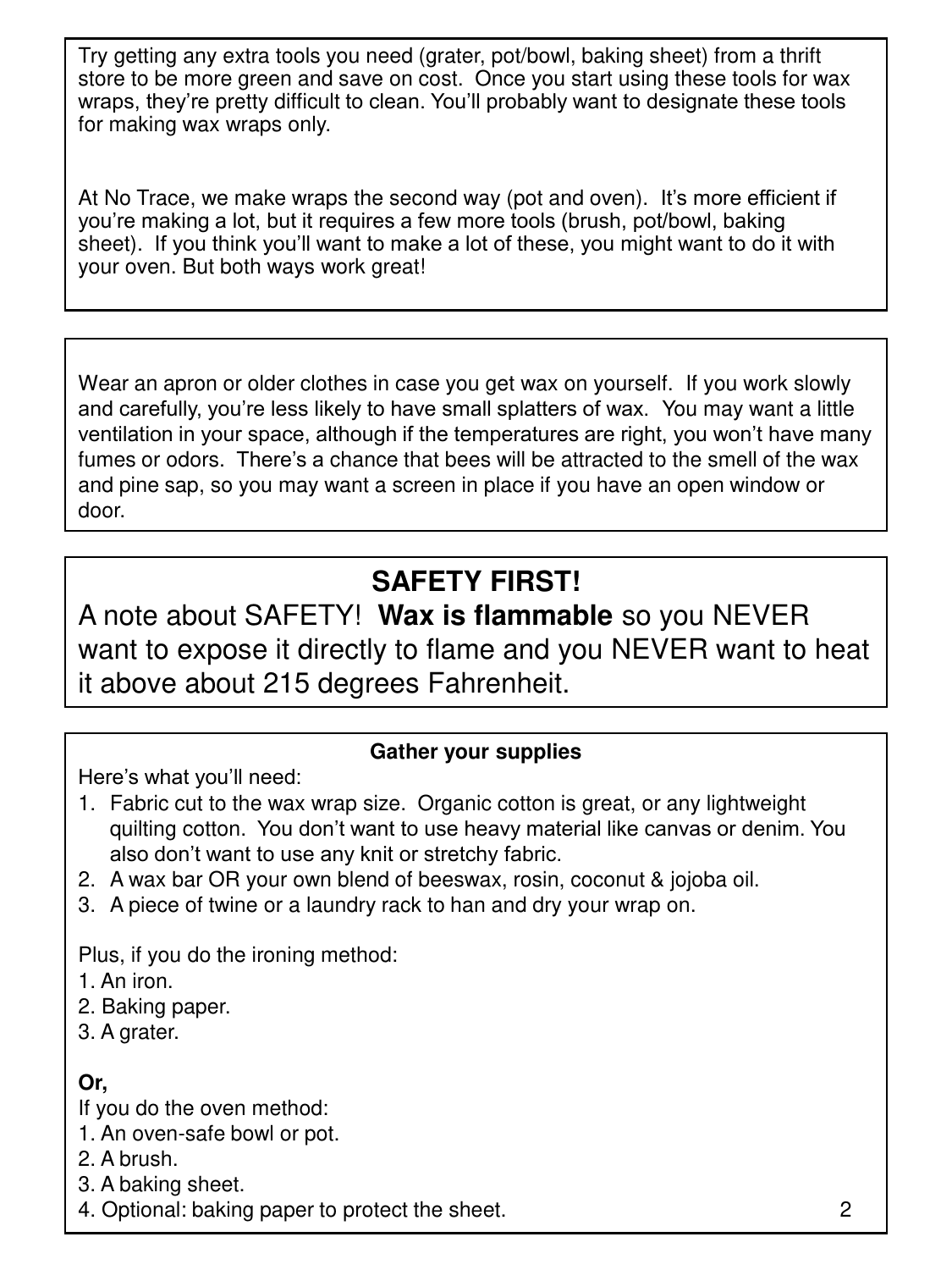#### **The iron method**

- 1. Cover your ironing board with an old towel.
- 2. Place a piece of baking paper on top of the towel, then your fabric on top of that.
- 3. Use the grater to grate the wax bar over the fabric, lighting coating the entire piece of fabric with small shreds of wax blend. Or, spread your own blend ingredients over the fabric.
- 4. Place the second piece of baking paper over the fabric and wax shreds. The fabric should be completely covered on both sides by baking paper.
- 5. With your iron on high and steam OFF, iron on top of the baking paper all around the fabric. Make sure that all of the wax shreds get melted into the fabric.
- 6. When you think you're done, take a look at your wrap to see if it has wax melted all across. It'll make the fabric appear damp. Dry areas mean you missed a spot. You can shred more wax blend on any dry spots and repeat the ironing process.
- 7. Once the entire piece of fabric is coated with melted wax mixture, carefully pick it up and hang it to dry over a piece of twine or on a rack.
- 8. It should dry within minutes. Then you're done!

### **The oven method**

- 1. Turn your oven on 200 degrees Fahrenheit.
- 2. Place your oven-safe bowl or pot in a pot of water to create a doubleboiler. Melting this way is safer than placing your pot directly on a burner, but you can also put it on a burner on a very low heat.
- 3. Place the wax blend/ingredients into the bowl or pot and let it melt with the heat on medium. Keep an eye on it as it melts to make sure it doesn't overheat and begin to smoke. Turn off the heat if you see smoke.
- 4. Place your fabric onto a baking sheet with or without baking paper.
- 5. Once the wax blend has fully melted, dip just a very small end of your brush into the blend and then brush the mixture onto the fabric, making sure to fully coat the fabric with a very light coating of blend.
- 6. Place the baking sheet into the oven for a few minutes.
- 7. Pull it out of the oven and use your brush to make sure all areas of the fabric have been coated. You can add a little more wax if you need to.
- 8. Carefully pick up the wrap from the baking sheet and hang it to dry.
- 9. It should dry within minutes. Then you're done!

#### **To care for your wraps**

The best way to care for your wraps is to handwash them in cool water with gentle soap. Often they'll just need a wipe with a clean sponge or dish towel. Let them air dry, then fold and store out of sun and away from heat.

Don't use your wraps in the microwave or oven. Don't put them in the dishwasher. Don't let them sit in direct sunlight for long. Heat will cause the blend to melt out of the fabric.

Your wraps should last at least a year.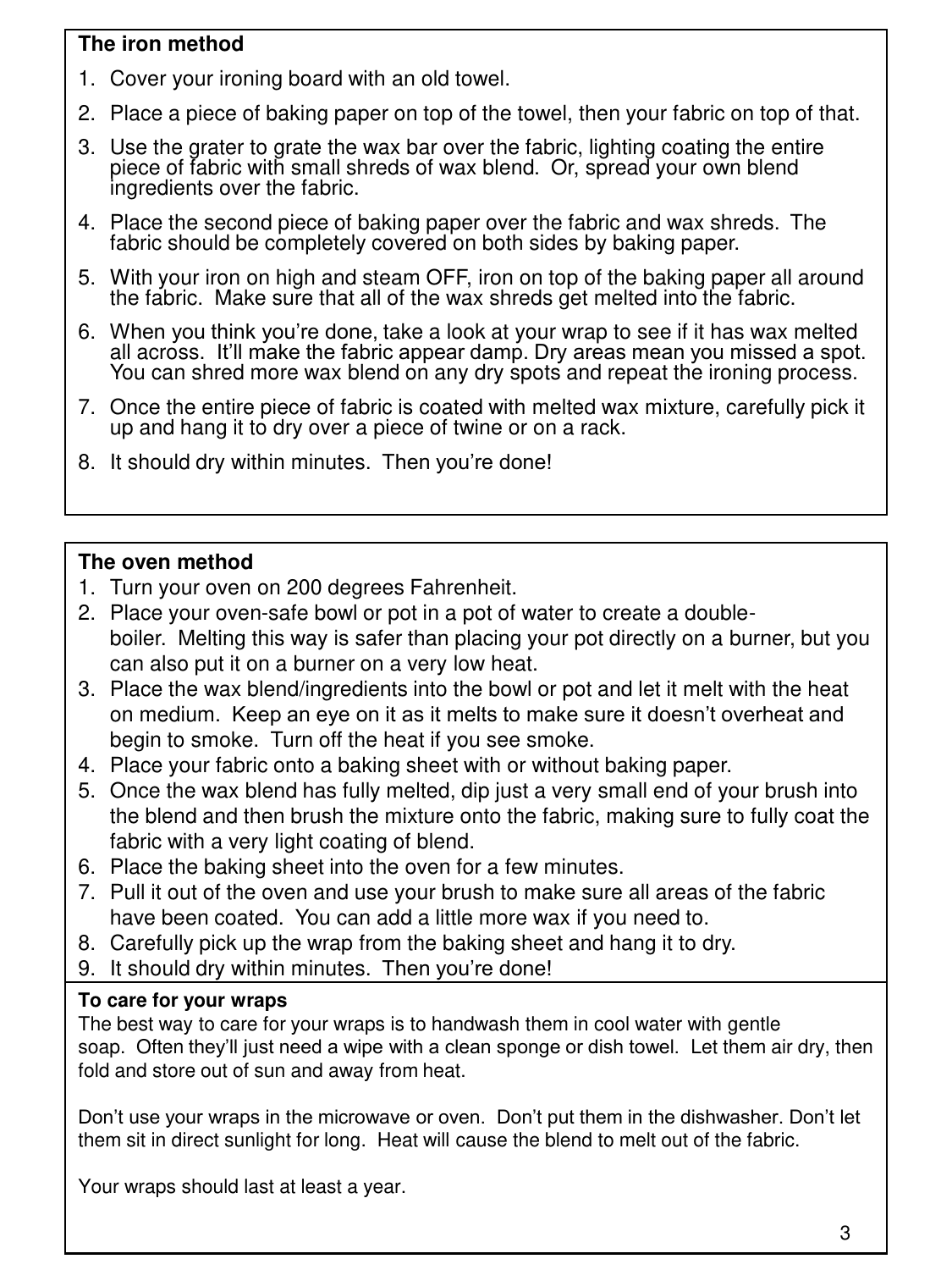#### **Troubleshooting Tips**

#### • **If your wax wrap looks really textured and not smooth at all…**

- Put it back on the baking sheet, back in the oven for a few minutes until it's re-melted
- Take it out of the oven and pull it off the baking sheet **quickly.**
- If you feel the wrap starting to stick to the baking sheet before you pull it off, that means it's starting to dry on the baking sheet, instead of on the string. You need to remove it more quickly to avoid the texture.
- If you used an iron, run the iron over the paper again where you see texture, then quickly remove the wax wrap from in between the baking paper.
- You can work on repairing one small section at a time if the wrap is cooling too quickly – only heat a small area ỹou'd like to improve

#### • **If you see any dry spots on your wax wrap…**

- Put your wrap back on your baking sheet.
- Apply more wax blend to the dry spot.
- Put the wrap back in the oven to fully melt again, or iron the wrap again between baking paper.
- Hang it to dry once you've finished covering dry spots

#### • **If you have really thick areas of wax blend on your wax wrap…**

- Put it back on the baking sheet, back in the oven.
- You can get the wax off by spreading it around with your paintbrush redistribute the excess across your wrap.´ OR you can use a smaller piece of fabric to soak up the excess wax blend. Use leftover wax blend to fully cover the smaller piece of fabric and make it into another, smaller wrap.
- With an iron, place it back between the baking paper, iron it again, and use a smaller piece of fabric to absorb the excess OR use pressure from the iron to move the excess off the wax wrap and onto the baking paper
- **If your wax wrap stuck to itself while drying…**
	- Carefully pull it apart and place it back on the baking sheet and back in the oven.
	- Pull it out of the oven once it fully melted again.
	- Or, with the iron, carefully re-melt the blend on the wax wrap (in between the baking paper). Pay particular attention to the area that stuck to itself to smooth it out.
	- Hang it again very carefully so that it isn't touching itself.